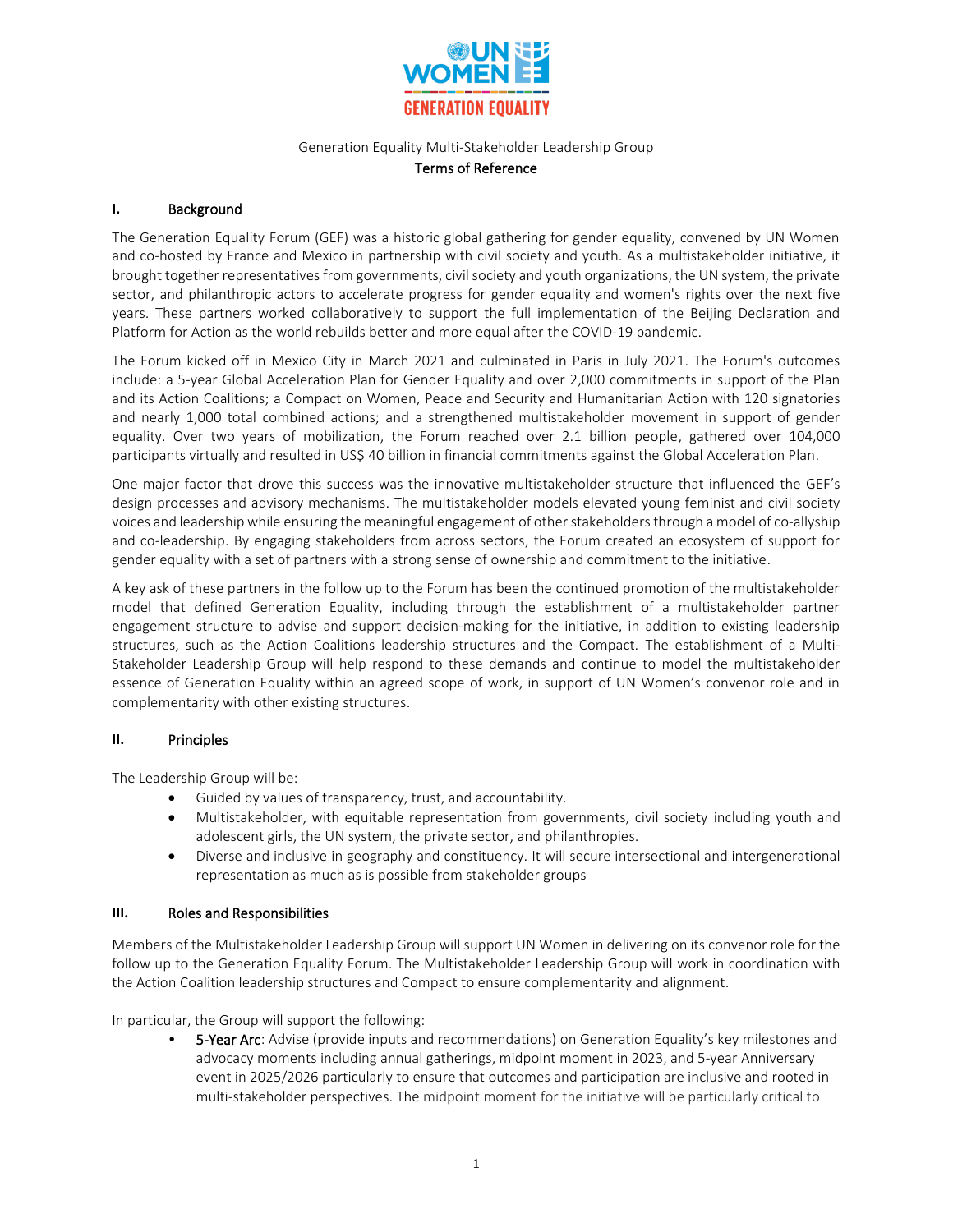

drive new commitments, announcements, partnerships, and energy towards the global gender equality agenda.

- Action Coalitions: Act as a mechanism to advise on other leadership structures, including for the Action Coalitions and the Compact, for example to review and decide on new Action Coalition leaders as necessary; and
	- o Support fostering of good practices at an overall level and foster synergies across Action Coalitions
- Communications & Advocacy: Act as Champions for the initiative, both within their sectors and amongst external groups, and support outreach and advocacy efforts within important global spaces at the UN and beyond (e.g., G7, G20, IFIs, etc.)
- Transformative Process (as model for effective, networked multilateralism): Support UN Women in ensuring that intergenerational and intersectional representation and views inform Generation Equality decisions, results, including outreach to groups that have not been engaged in Generation Equality at national and local levels. The objective is to ensure that this model of multistakeholder allyship and co-leadership is taken up as best practice; and
	- o Consult with their constituencies and regularly share feedback with UN Women. This will ensure that diverse voices inform UN Women's convenor role.
- **Localization**: Build synergies across regions and countries, good practice sharing etc. including through successful country models and promoting replication

## **IV.** Composition & Working Methods

#### *Composition*

- The Leadership Group will be composed of 20 members who will sit on the body on behalf of governments, institutions, organizations, and entities. The breakdown is as follows:
	- o 6 Governments Representatives (3 Global North and 3 Global South). This group will include potential host countries for the midpoint moment.
	- o 3 Representatives from Philanthropy and Private Sector Entities
	- o 4 Civil Society Organization Representatives
	- o 3 Youth Led Organization Representatives
	- o 2 Adolescent Girl Network/Group Representatives
	- o 2 UN Agency/ International Organization Representatives
- Due attention will be paid to geographical balance, intergenerational diversity, as well as inclusion of diverse CSO, including youth and adolescent girl constituencies, grassroots, and community-based groups to ensure comprehensive constituency representation.
- The Multistakeholder Leadership Group will include Action Coalition Leaders, Compact Signatories, Action Coalition Commitment Makers, with priority given to the latter. All members of the Multistakeholder Leadership Group must have made at least one significant commitment and/or are a Compact signatory.
- Members will initially serve for a two-year term and will have the option to rotate out thereafter.
- Members may identify one alternative to represent their constituency, as necessary or relevant.
- Co-host Member States (minimum two countries) of future convenings will be part of the Multistakeholder Leadership Group.
- UN Women will act as the Convenor and provide Secretariat support for the Leadership Group.

#### *Working Methods*

• UN Women will produce, after each meeting, a set of decisions/recommendations, for endorsement by Multistakeholder Leadership Group members and onward distribution to all Action Coalition leaders, Compact Board members (and other stakeholders).